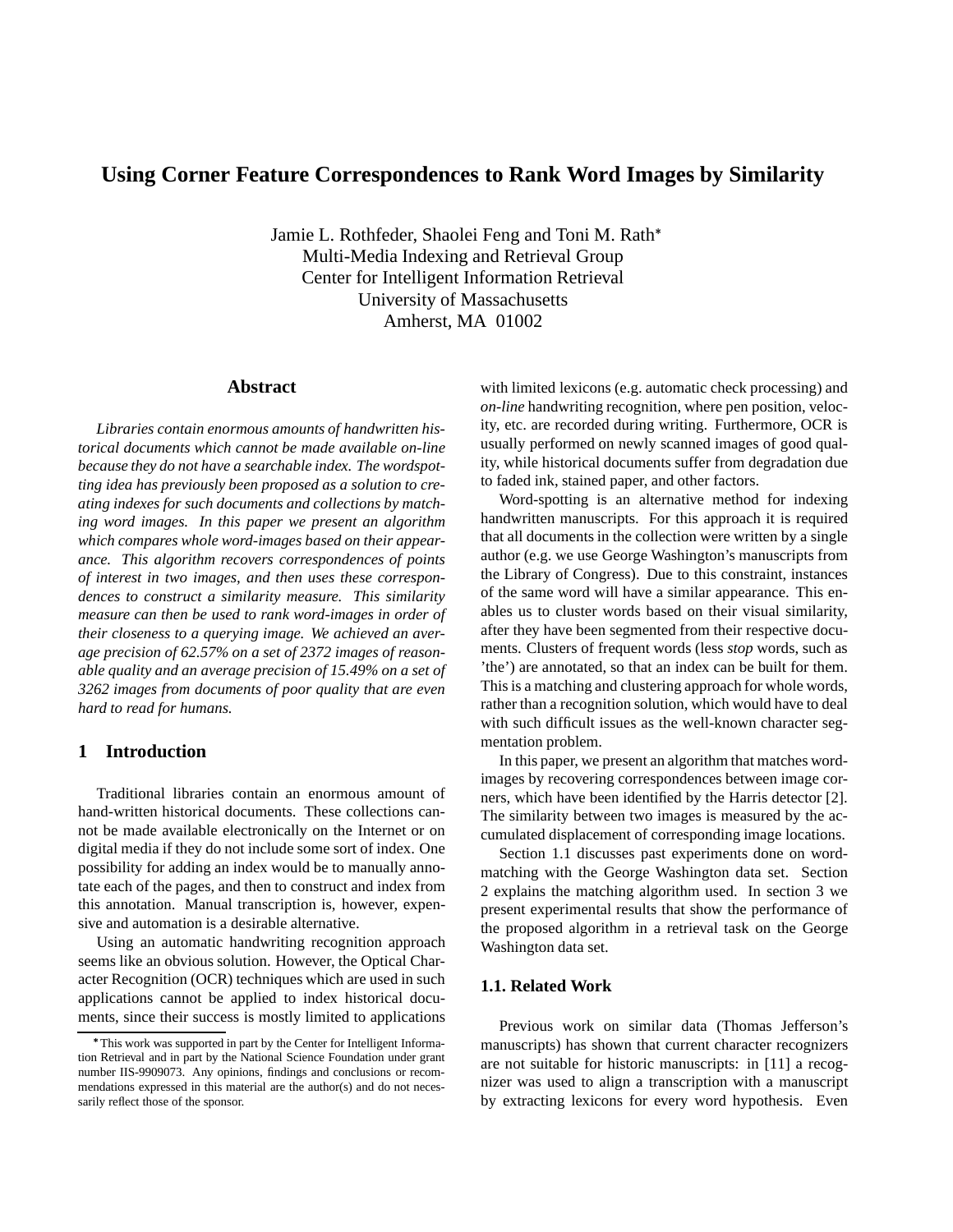for very small lexicons of at most 11 words per segmented word, only 83% of the words could be correctly aligned with the transcription.

Word-spotting as a solution to indexing handwritten historical documents was initially introduced in [5]. The current scale-space approach to the word segmentation problem for noisy historical manuscripts is described in [6].

A number of authors propose different approaches to matching word/character images. They fall into two categories:

- *image-domain* matches: this category contains techniques such as straightforward counting of pixel-bypixel differences(XOR), *Euclidean Distance Mapping* (EDM), which weighs difference pixels more heavily if they occur clumped together and *Sum of Squared Differences* (SSD) distance measures, which employs a non-linear penalty for pixel mismatches. All of these techniques were examined in [3] for their suitability as word matching algorithms.
- *feature-based* matches: here correspondences between image features are recovered and then used to compare the features. This category contains the work in [10], where an affine mapping between feature points is recovered (also implemented in [3] for word outline sample points), the shape context descriptor [1], which was highly successful for handwritten digit recognition and *Dynamic Time Warping* (DTW) based approaches such as in [4] and [7], where time series of image column features are aligned and compared. Of all these approaches, the DTW technique in [7] yielded the best matching performance (see comparison in that work).

The point-of-interest correspondence approach to matching, which we present in this work, is inspired by the research in stereo vision and mosaicking. Applications in these domains require robust determination of image correspondences, which is often supported by the identification of *points of interest*, such as corners. A number of point of interest operators were proposed in the literature (see [9] for a comparative study), from which we selected the *Harris* detector [2].

# **2. Matching**

Matching words is critical to the success of word spotting. We examine the similarity of whole words in order to cluster them based on their appearance.

The first step when when matching two gray-scale images is to choose  $n$  points of interest in both of the images. Correspondences between these points are established by comparing local context windows with the Sum of Squared Differences (SSD) measure. The similarity is then judged



**Figure 1. Illustration of the procedure.**

by the accumulated displacement of corresponding interest points in the two images. This calculation requires the selection of consistent origins in the images, which we define as the centroids of the detected interest points. See Figure 1 for an illustration of the matching procedure.

In the next sections we will explain the matching procedure in more detail after briefly outlining how word-images are obtained from the original documents.

### **2.1. Segmenting Words From the Document**

Before the word-images can be compared, they must be segmented from their respective documents. We used an automatic word segmentation algorithm [6] which computes a projection profile in the horizontal direction for the entire document, in order to identify line boundaries. It then examines each line at different scales to determine when entire words appear as connected "blobs" (words break up into smaller units at higher scales, and inter-word spaces are missed at lower scales). Once the correct scale is determined, the words can easily be segmented from the document. Due to the cursive writing style, such segmented words often contain descenders (lower parts of 'g') and ascenders (upper parts of 'f') from lines below and above the segmented word.

### **2.2. Harris Corner Detector**

To compare all of the points in the image would be an expensive procedure since our dataset includes thousands of word-images. We used the Harris corner detector to detect points of interest because of their repeatability, invariant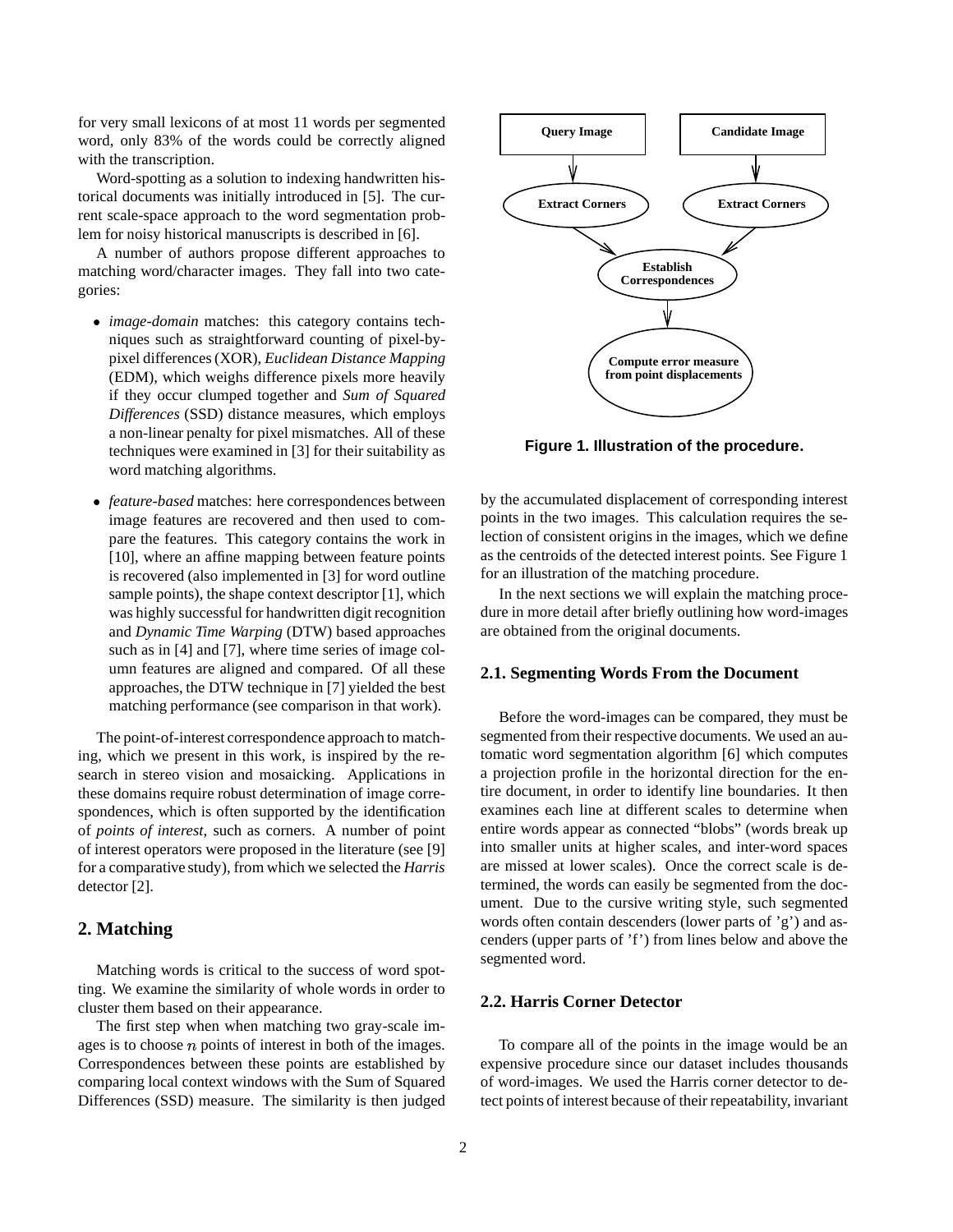to viewpoint changes and invariant to illumination changes [2].

This detector operates on the matrix

$$
\mathbf{M} = \left(\begin{array}{cc} (\frac{\partial I}{\partial x})^2 & (\frac{\partial I}{\partial x})(\frac{\partial I}{\partial y}) \\ (\frac{\partial I}{\partial x})(\frac{\partial I}{\partial y}) & (\frac{\partial I}{\partial y})^2 \end{array}\right)
$$

where  $I$  is the gray level intensity image. A corner is indicated when the 2 eigenvalues of  $M$  are large since this indicates grayscale variations in both the x and y directions. The number of corners detected in images is variable. Extra corners did not, however, complicate our evaluation method since we do not penalize for non-corresponding points. Furthermore, we assume that the Harris detector will find about the same number of extraneous corners in images of similar size and content.



**Figure 2. Corners detected with the Harris corner detector on two gray level images.**

Figure 2 shows the results of the Harris corner detector on two images. We see that most of the points found (denoted with circles) in the two images have correspondences.

#### **2.3. Recovering Corner Correspondences**

The focus in this section is on determining correspondences between two sets of corner points, that were detected with the Harris operator. Most correspondence methods compare the characteristics of the local regions around feature points, and then select the most similar pairs as correspondences. The characteristics of local regions can be represented by either a feature vector, (e.g. see [8]) or by windows of gray-level intensities.

We use the Sum of Squared Differences (SSD) error measure to compare gray-level intensity windows, which are centered around detected corner locations. The reason for selecting the SSD measure is its simplicity and the low number of operations needed to calculate it; an important consideration when comparing a large number of image pairs. Given the windows M and N of size  $n \times n$ , centered at one feature point in the query image and one in a database image respectively, the SSD error measure is calculated as follows:

$$
SSD(M, N) = \sum_{i=1}^{n} \sum_{j=1}^{n} (M(i, j) - N(i, j))^{2}
$$
 (1)

Due to its simplicity, there are some limitations inherent to the SSD error as a similarity measurement for feature points. The following are some factors that can cause false matches. We try to alleviate them with constraints.

- the size of the query word may be different from that of the database word image, that is, they have different resolutions. Assuming tight bounding boxes for all words, we resize all candidate images to the size of the query image.
- For a given feature point, there might be several feature points in a database image, which result in small SSD errors. This happens when distinct strokes in the database images have very similar local regions. To decrease the probability of false matches, we add a local constraint when matching feature points: corresponding feature points in the database images must appear in a neighborhood of the corner point in the template image. This constraint is valid in most cases, because the characters are arranged in the same order for the same words. Furthermore, the constant allows some feature points to have no correspondence in the database image. This makes sense, because of the possibility of partial visibility of strokes or because the template and the database image do not match. The proportion of features with correspondences and the total number of detected features in the query image will be used as a factor when calculating the distance<sup>1</sup> between a database image and the template in the next step.

The whole matching process is implemented on images, which are half the size of the originals. This is "equivalent" to enlarging the SSD window (parameter  $n$ ) to twice the size we are using, without increasing the computations. This also reduces the number detection of false correspondence pairs, by increasing the context that is taken into consideration when determining correspondences.



**Figure 3. Recovered correspondences in two word images.**

Preliminary experiments showed that adding these constraints greatly improved the matching accuracy (see Figure

<sup>&</sup>lt;sup>1</sup>This distance does not necessarily satisfy all metric axioms.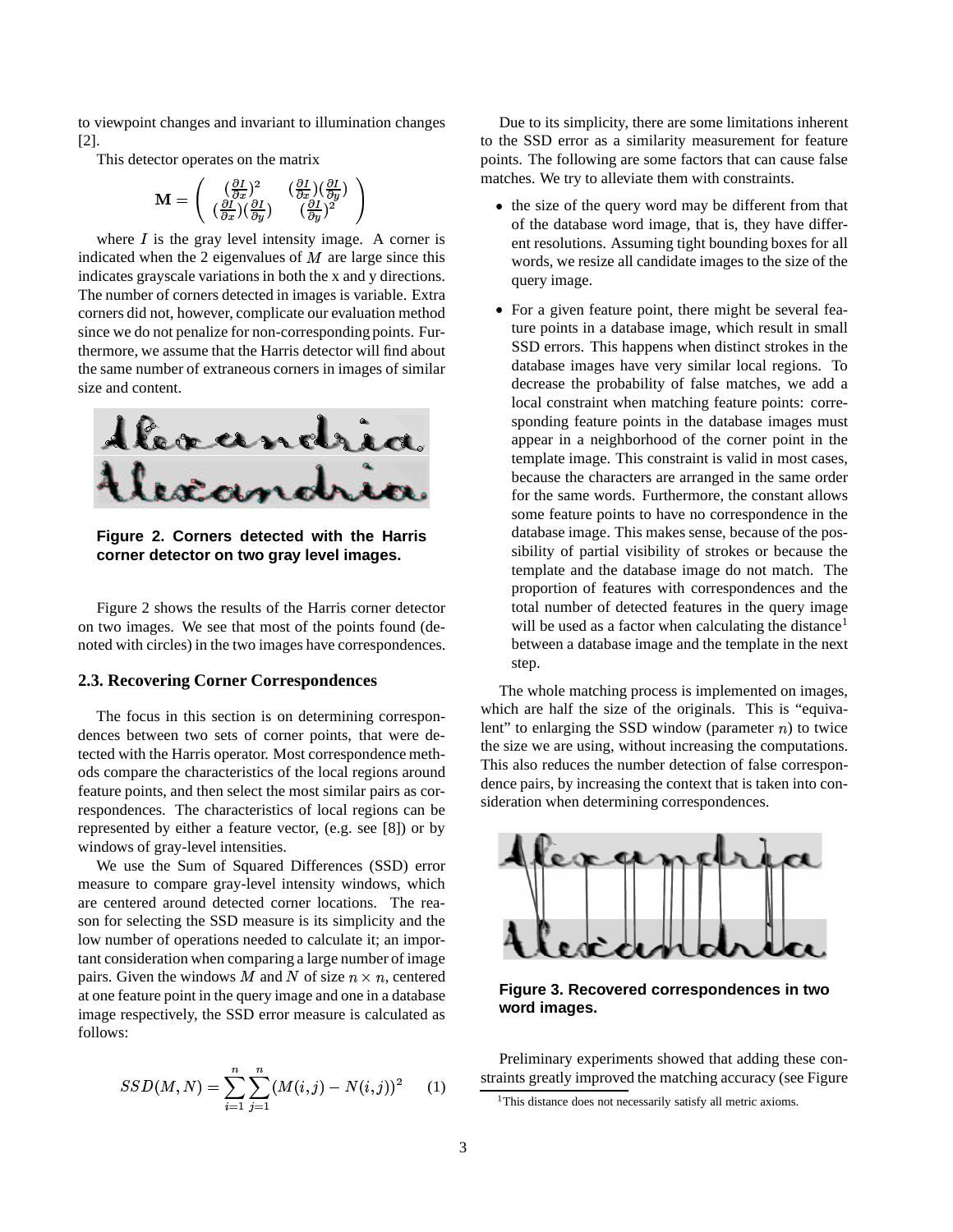3 for an example of recovered correspondences).

# **2.4. Distance Measure Calculation**

The correspondence between pairs of feature points captures the similarity between local regions of two images. Our goal is now to combine this local information into a global measure of similarity.

Various approaches were investigated: they include the total sum of SSD errors for all corresponding pairs, counting the number of recovered correspondences and calculating the Euclidean distance between correspondences.

Using the Sum of SSD errors of the correspondences is sensitive to global brightness variations. The measure tends to assign very low ranks to images of the same word if their backgrounds have very different gray levels or when the writing strokes have different ink properties.

Measuring the similarity by counting the number of recovered correspondences falls in the voting method category: each pair of feature points is counted as a vote, if the similarity is larger than a given threshold. In the end, the images are ranked according to the number of votes they received. One problem with this method is that the sparseness of feature points detected in some template images makes it difficult for limited vote numbers to determine the similarities of numerous database images.

In our method, we used Euclidean distances of correspondences as the distance measurement between two images. Unlike the above two measurements, the Euclidean distance measurement to some extent takes the structure of two words into account, because it assumes the feature points for same words should have similar spatial distribution in different images. Our distance measurement is formulated as:

$$
D(A, B) = \frac{\sum_{i} \sqrt{(x_{bi} - x_{ai})^2 + (y_{bi} - y_{ai})^2}}{\text{\#correspondences}}
$$
  
\n#features in A  
\n#correspondences (2)

where A is the query image, B a database image;  $(x_{ai}, y_{ai})$ <br>and  $(x_{bi}, y_{bi})$  are the coordinates of a pair of corresponding where A is the query image, B a database image;  $(x_{ai}, y_{ai})$ <br>and  $(x_{bi}, y_{bi})$  are the coordinates of a pair of corresponding feature points, in the query image and the database image respectively. Here, we multiply the Euclidean distance with a factor indicating the proportion of correspondences with the feature points in the template image. Thus, the fewer corresponding feature points are found in the database image, the larger the distance is between it and the template image.

# **3. Experimental Results**

## **3.1. Data Sets and Processing**

We performed experiments on the same two test sets of different quality images that were used in the evaluation in [7]. Both of these sets were 10 pages in size. Figure 4(a) is an example from the first set, which is of acceptable quality. Figure 4(b) is an example of the second set which is so degraded that it is difficult even for people to read. We used this second set to test how poorly the algorithms would perform. Several variations of the algorithms were tested and the results presented are the best that we achieved. The four sets were constructed as follows:

- A: 15 images in test set 1.
- B: entire test set 1 (2381 images total, 9 without word  $content<sup>2</sup>$ ).
- C: 32 images in test set 2, analyzed in [3] (for comparison purposes). 13 of these only occur once (i.e. the image itself) in the collection.
- D: entire test set 2 (3370 images total, 108 without word  $content<sup>2</sup>$ ).

The subsets A and C allow us to test algorithms which would otherwise take too long to run on the entire dataset.

#### **3.2. Evaluation Method**

Images in the data sets were tagged manually with their ASCII equivalent. Partial images were annotated with what letters were visible. We used our algorithm to compare every image against every other image in the data set  $3$ and create lists of images ranked by similarity. Two images were considered relevant if their ASCII tags matched. trec eval was then used to produce the average precision scores in table 1.

# **3.3. Results**

Table 1 contains the results from experiments performed on the George Washington collection using various wordmatching algorithms:

- 1. XOR[3]: aligns images and counts pixel-by-pixel differences.
- 2. SSD[3]: images are shifted relative to one another in order to find the minimum cost which is calculated using the SSD error measure.

<sup>2</sup>These images result from segmentation errors.

<sup>&</sup>lt;sup>3</sup> Image pairs were discarded if they were not similar according to simple heuristics, such as image length.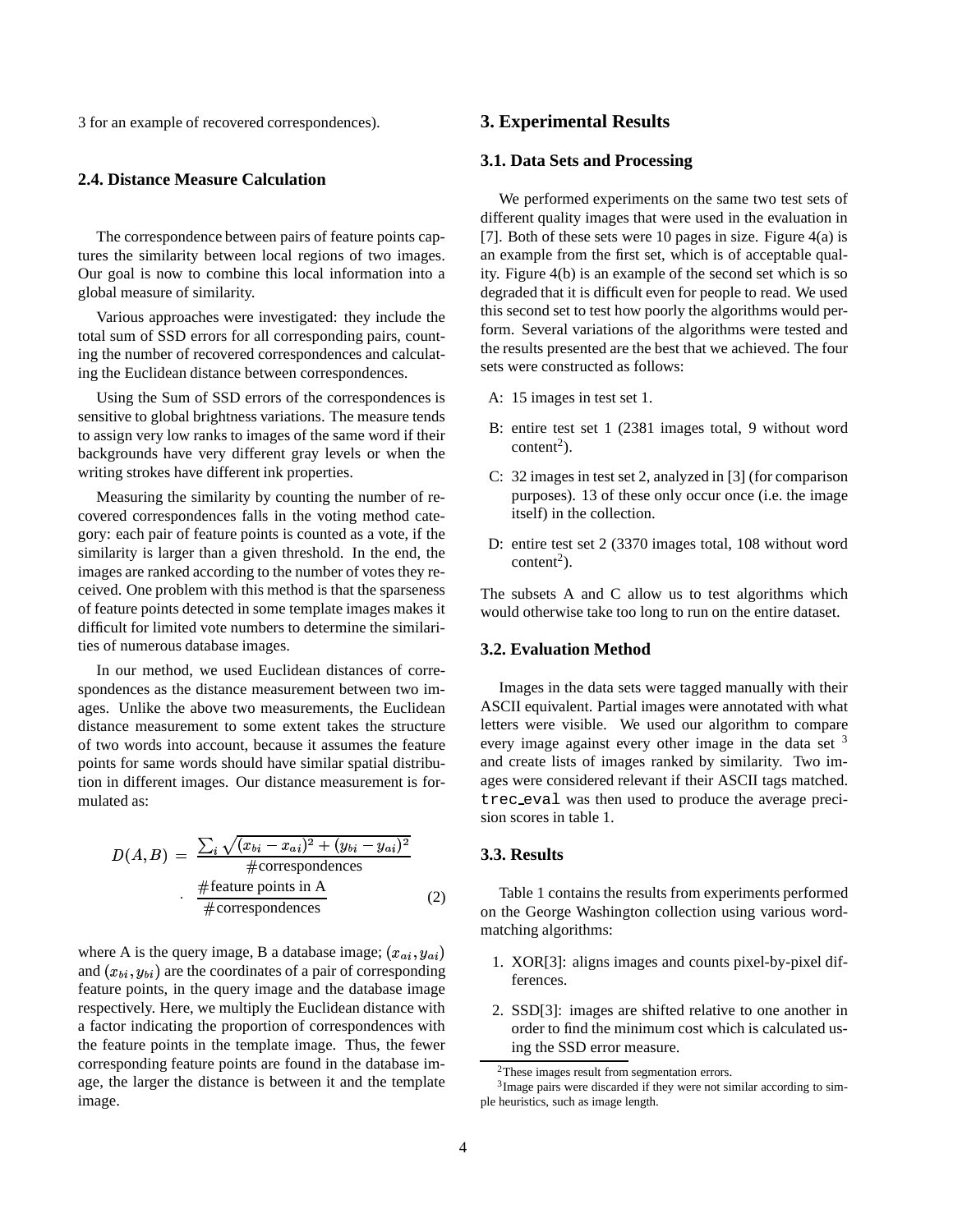306. Letters Orders and Instructions. Decem. 1755. has been at 21 per bushel. you may procure and see that they are forwarded to Winches-

(a) Good quality image.

Sebruary 1778.<br>Cetrace of a Letter, too N. Lund Washington.

(b) Bad quality image.

#### **Figure 4. Example images from the two testsets used in the evaluation.**

- 3. SLH[3]: uses the Scott and Longuet-Higgins algorithm [10] to recover an affine warping transform between sample points taken from the outlines of words. The residual between template and warped points is the distance measure.
- 4. SC [1]: shape context matching.
- 5. EDM[3]: like XOR, but weighs clusters of pixel differences more heavily.
- 6. DTW[7]: Matching using dynamic time warping on column feature time series.
- 7. CORR: Approach proposed in this work.

In Kane et al.'s experiments [3], each query image is also part of the candidate image set. This pushes the scores up, since the query image is always retrieved at rank 1 for most matching methods. In order to provide a more realistic view of our algorithm's performance, we have calculated average precision scores without considering queries as candidates: the four rightmost columns in table 1 contain the resulting scores for test runs that were available to us in raw (i.e. ranked list) format. The remaining entries in the table were obtained with Kane et al.'s evaluation method.

CORR outperformed all methods on the set of 15 good quality images (set A) and performed slightly worse than DTW on the corresponding full set B. CORR also lead when tested on the smaller set of 32 poor quality images (set C), but fell behind DTW when tested on the corresponding full set D. Overall, our approach performed better than all methods except DTW, for which it performed almost as well. In addition to this, CORR is twice as fast as DTW and much faster than the other approaches evaluated in this work (see table 2). The success of the technique results from picking good points of interest. Our intuition for the good performance is that the Harris corner detector picks up points that provide a good description of the overall image structure.

We found that our algorithm would fail to assign a correct score to two corresponding images when one image was shifted significantly (for example, due to a segmentation error). We believe that this failure is a result of choosing the upper left-hand corner as the origin when computing the Euclidean distance. When this upper-left hand corner is chosen for two images, one of which is shifted x pixels, x will be added to the error of each corresponding point of interest. We attempted to correct this by implementing a common origin detector using several different methods. However, this detector did not perform well and the results did not improve. We also found that the precision scores from